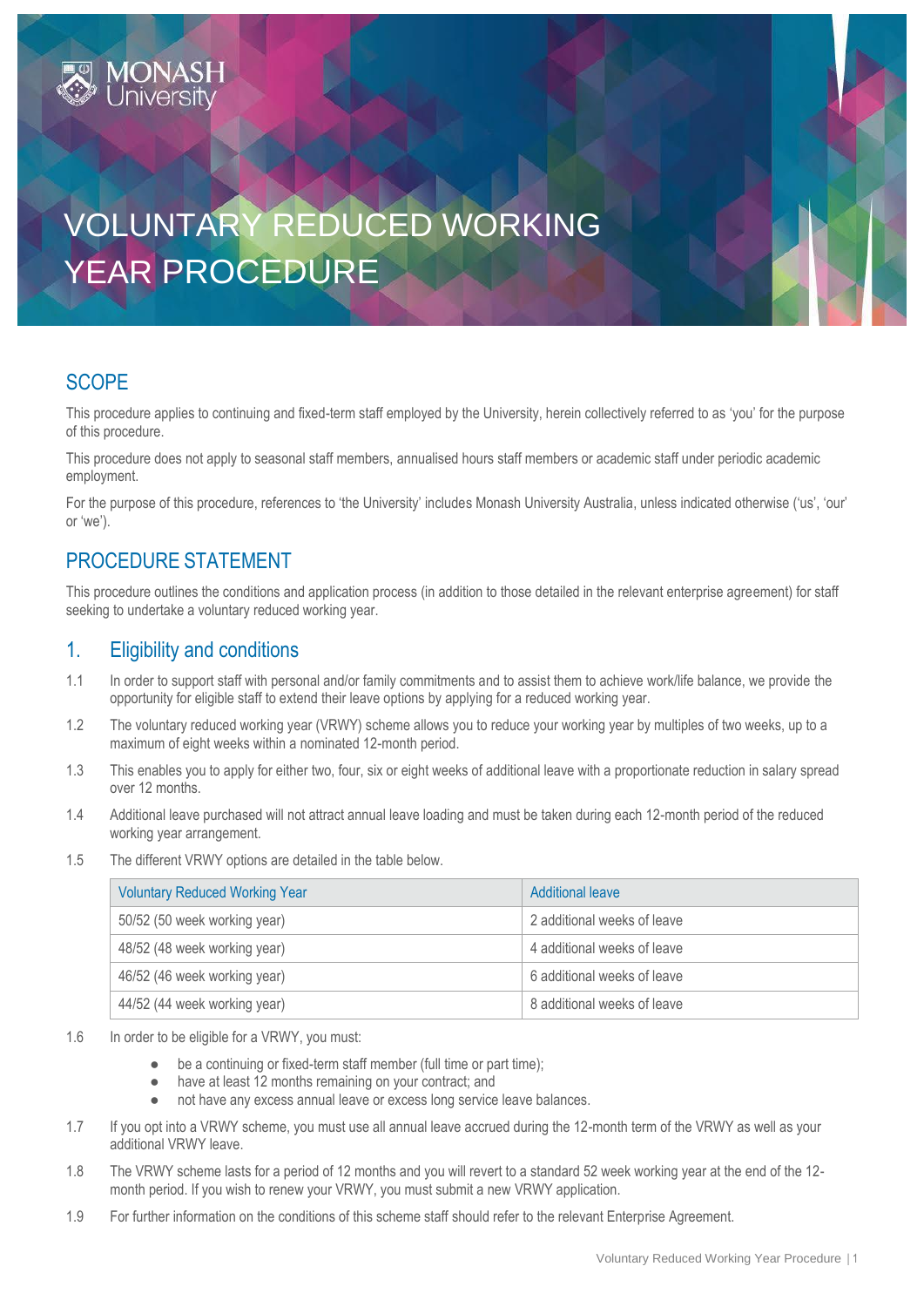## 2. Calculation of salary and entitlements

- 2.1 If you are participating in the VRWY scheme, your salary will be proportionately reduced over the 12-month term of the VRWY to offset your additional leave.
- 2.2 Other employment entitlements during the term of the scheme will be accrued or paid at the reduced rate during the 12-month term of the VRWY including (but not limited to):
	- annual leave;
	- annual leave loading;
	- sick and carer's leave;
	- overtime payment; and
	- annual incentive payment (where applicable).
- 2.3 Long service leave accrued during the term of the scheme will be paid at the average service fraction over the leave accrual period.
- 2.4 The below example calculations are to be used as a guide only. For assistance calculating the impact a VRWY will have on your salary, contact Access HR on 03 9902 0400 or [hr@monash.edu.](mailto:hr@monash.edu) In addition, we encourage you to seek independent financial advice before entering a VRWY scheme.

#### Full time staff (example)

| Type of<br><b>VRWY</b> | Formula                                                    | Example<br>(based on ordinary salary of \$52,000) |
|------------------------|------------------------------------------------------------|---------------------------------------------------|
| 50/52                  | The new salary rate will be 96.15% of the ordinary salary. | $$52,000 \times 0.9615 = $50,000$                 |
| 48/52                  | The new salary rate will be 92.31% of the ordinary salary. | $$52,000 \times 0.9231 = $48,000$                 |
| 46/52                  | The new salary rate will be 88.46% of the ordinary salary. | $$52,000 \times 0.8846 = $46,000$                 |
| 44/52                  | The new salary rate will be 84.62% of the ordinary salary. | $$52,000 \times 0.8462 = $44,000$                 |

#### Part time staff (examples)

| Type of<br><b>VRWY</b> | 3 days per week<br>(based on ordinary salary of \$52,000)                | 4 days per week<br>(based on ordinary salary of \$52,000)                |
|------------------------|--------------------------------------------------------------------------|--------------------------------------------------------------------------|
| 50/52                  | $$52,000 \times 0.9615 = $50,000$<br>$$50,000 \times 0.6$ FTE = \$30,000 | $$52,000 \times 0.9615 = $50,000$<br>$$50,000 \times 0.8$ FTE = \$40,000 |
| 48/52                  | $$52,000 \times 0.9231 = $48,000$<br>$$48,000 \times 0.6$ FTE = \$28,800 | $$52,000 \times 0.9231 = $48,000$<br>$$48,000 \times 0.8$ FTE = \$38,400 |
| 46/52                  | $$52,000 \times 0.8846 = $46,000$<br>$$46,000 \times 0.6$ FTE = \$27,600 | $$52,000 \times 0.8846 = $46,000$<br>$$46,000 \times 0.8$ FTE = \$36,800 |
| 44/52                  | $$52,000 \times 0.8462 = $44,000$<br>$$44,000 \times 0.6$ FTE = \$26,400 | $$52,000 \times 0.8462 = $44,000$<br>$$44,000 \times 0.8$ FTE = \$35,200 |

#### 3. Superannuation

3.1 If you make standard member superannuation contributions as part of either your Defined Benefit or Accumulation 2 membership, you have the option to continue to make these contributions based on your full salary or based on the reduced VRWY salary. Further information on the University's superannuation scheme can be found in the [Superannuation](https://publicpolicydms.monash.edu/Monash/documents/1935733) procedure. The table below details your superannuation options and the corresponding action made by us.

| If you                                                                        | Then we will                                                          |  |
|-------------------------------------------------------------------------------|-----------------------------------------------------------------------|--|
| continue to make standard member contributions based on<br>your full salary   | continue to make employer contributions based on your full<br>salary. |  |
| reduce your standard member contributions based on the<br>reduced VRWY salary | make employer contributions based on the reduced VRWY                 |  |
| do not make standard member contributions                                     | salary.                                                               |  |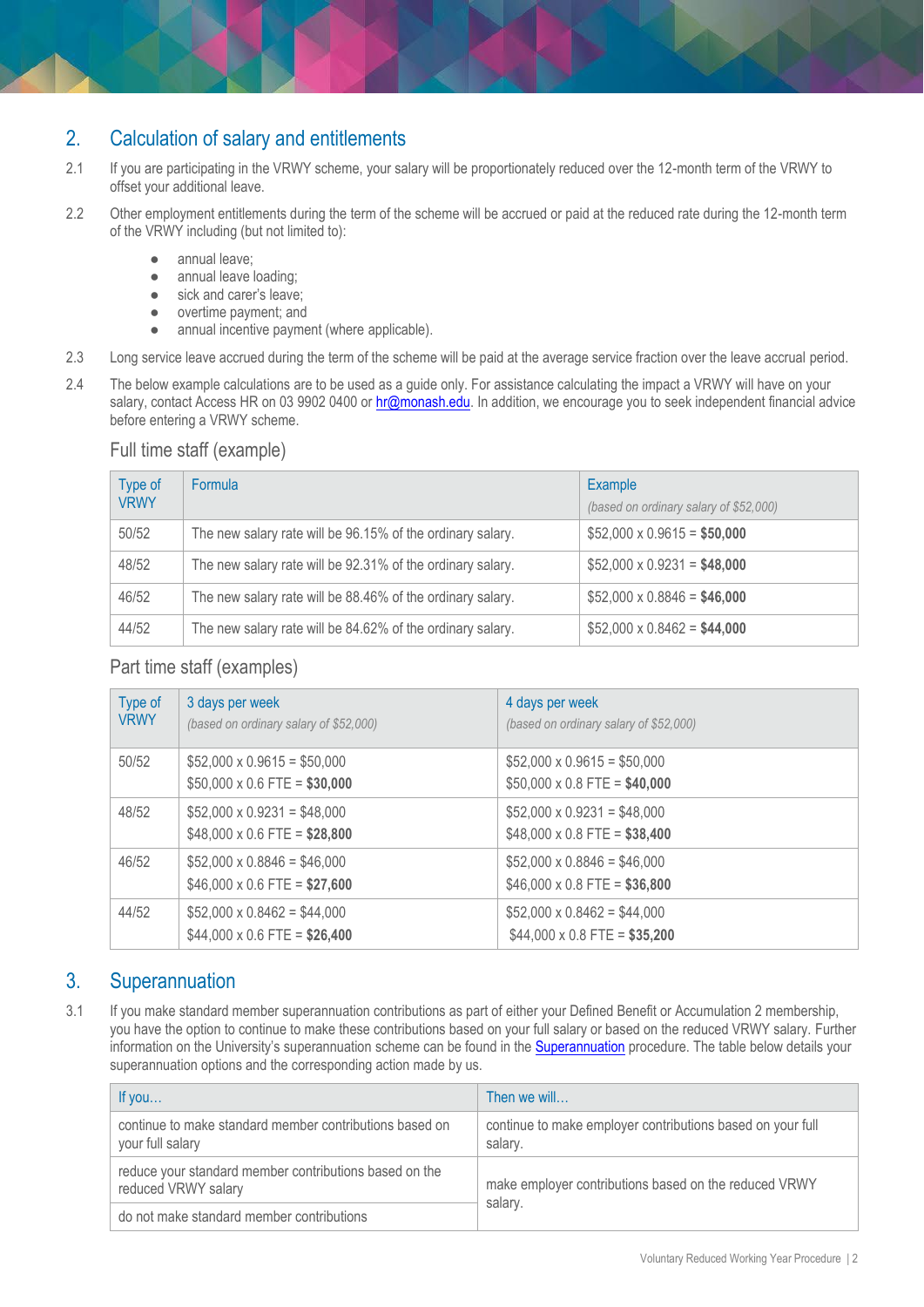3.2 If you are with a fund other than UniSuper we will only make employer contributions based on the reduced VRWY salary.

#### 4. Applying for VRWY scheme

- 4.1 You should discuss your intention to apply for the VRWY scheme with your supervisor including when you plan to take your additional leave.
- 4.2 To apply for a VRWY, complete the VRWY [online form.](https://forms.apps.monash.edu/frevvo/web/tn/monash.edu/u/614aac3c-8ab8-4309-9283-375663fa97d8/app/_-olowACQEeixi7BhDBJ2Mg/flowtype/_O_og8QCXEeiFS60Q_j-LAQ?_method=post&embed=true) Your VRWY must commence at the beginning of a pay period.
- 4.3 Applications for the VRWY scheme must be approved by both your supervisor and Head of Unit.
- 4.4 Requests for VRWY may be refused on reasonable operational grounds and/or other reasonable grounds as determined by the University.

#### 5. Taking leave

- 5.1 Once your VRWY has been approved, you must apply for leave in **ESS** using the appropriate leave type (50/52 leave, 48/52 leave, 46/52 leave or 44/52 leave) which is subject to your supervisor's approval.
- 5.2 All of your additional VRWY leave will become available to you at the commencement of your participation in the VRWY scheme.
- 5.3 If your leave plans change during your VRWY, you must discuss this with your supervisor as soon as possible. Together, you should establish a new plan in order to exhaust all your VRWY leave prior to the scheme expiry date. Once agreed, you must alter your VRWY leave dates in ESS.

#### 6. Exiting the scheme

- 6.1 The VRWY scheme lasts for a period of 12 months and you will revert back to a standard 52 week working year at the end of the 12 month period. If you wish to renew your VRWY, you must submit a ne[w VRWY application.](https://forms.apps.monash.edu/frevvo/web/tn/monash.edu/u/614aac3c-8ab8-4309-9283-375663fa97d8/app/_-olowACQEeixi7BhDBJ2Mg/flowtype/_O_og8QCXEeiFS60Q_j-LAQ?_method=post&embed=true)
- 6.2 If you have not used all of your VRWY leave by the end of the 12-month period, you may seek a pro-rata reimbursement of the unused VRWY leave.
- 6.3 To do this, you must notify Monash HR, Payroll Services and confirm your unused portion of VRWY leave with them, prior to the end date of your VRWY scheme. Monash HR, Payroll Services will then calculate and process your pro-rata reimbursement.
- 6.4 VRWY leave will not be carried over to the following year. If there is any VRWY leave not taken by the end of the scheme period, you may not be eligible to apply for a VRWY arrangement the following year. In order to avoid this, please use all of your VRWY leave before using other types of leave.

#### 7. Ceasing employment during a voluntary reduced working year

- 7.1 Where your employment ceases part way through a VRWY arrangement, we will reconcile the leave taken and deductions made as at the date of separation and:
	- where you owe money to the University, we will contact you about the options available for repayment
	- where we owe you money, you will receive a lump sum payment as part of your final pay. Lump sum payments are taxed at marginal rates and do not attract superannuation.

#### 8. Breach of procedure

8.1 The University treats any breach of policies or procedures seriously. The University encourages reporting of concerns about noncompliance and manages compliance in accordance with the applicabl[e Enterprise Agreement,](https://www.monash.edu/current-enterprise-agreements) relevant instrument of appointment and/or applicable contract terms. A failure to comply with policies, procedures and schedules may result in action by the University. Such action may include disciplinary and other action up to and including potential termination of employment for employees and cessation of other engagements for other persons.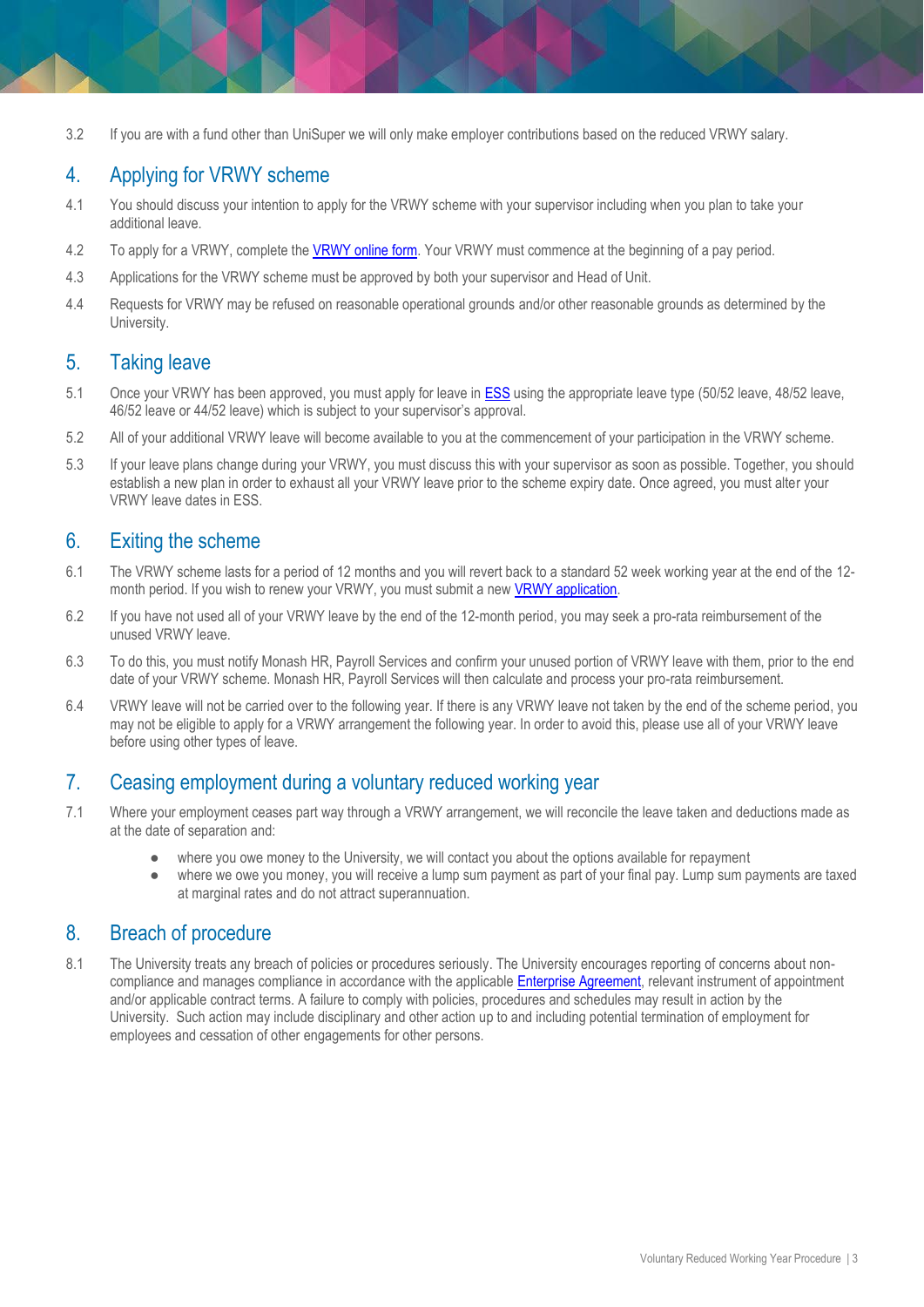# **DEFINITIONS**

| <b>Employer contributions</b>          | Members of UniSuper's Defined Benefit Division receive superannuation contributions equivalent to<br>17% of superannuable salary from the University.                                                                                                                                                                                                                                                                                                                                                 |
|----------------------------------------|-------------------------------------------------------------------------------------------------------------------------------------------------------------------------------------------------------------------------------------------------------------------------------------------------------------------------------------------------------------------------------------------------------------------------------------------------------------------------------------------------------|
| <b>Enterprise Agreement</b>            | The Enterprise Agreement means the:<br>Monash University Enterprise Agreement (Academic & Professional Staff) 2019 or the<br>$\bullet$<br>Trades and Services staff (Building and Metal Trades staff) 2009 or the<br>Trades and Services staff (Catering and Retail, Cleaning and Caretaking, and Miscellaneous<br>services staff) 2005<br>as applicable to the staff member.<br>Clauses relating to this procedure include:                                                                          |
|                                        | Monash University Enterprise Agreement (Academic and Professional Staff) 2019<br>Clause 33 - Voluntary Reduced Working Year<br>Monash University Enterprise Agreement (Trades & Services Staff- Building & Metal Trades Staff) 2009<br>Clause 53 - Voluntary Reduced Working Year<br>Monash University Enterprise Agreement (Trades and Services Staff - Catering and Retail, Cleaning<br>and Caretaking, and Miscellaneous Services Staff) 2005<br><b>Clause 44 - Voluntary Reduced Working Year</b> |
| <b>Excess annual leave</b>             | For professional and academic staff, is annual leave which is accrued beyond the maximum permissible<br>limit of 30 days (or pro rata for part-time staff). Trades and services staff should refer to the relevant<br>enterprise agreement for excess annual leave provisions.                                                                                                                                                                                                                        |
| Excess long service leave              | For professional and academic staff, is long service leave which is accrued beyond 136.5 calendar days<br>(19.5 weeks), or pro-rata for part-time staff. Trades and services staff should refer to the relevant<br>enterprise agreement for excess long service leave provisions.                                                                                                                                                                                                                     |
| <b>Standard member</b><br>contribution | Members of UniSuper's Defined Benefit Division contribute member contributions at the standard rate of<br>7% of superannuable salary. Members may have reduced the 7% member contributions under<br>UniSuper's contribution flexibility arrangements or salary packaged this contribution.                                                                                                                                                                                                            |

# **GOVERNANCE**

| Parent policy                | <b>Leave and wellbeing</b>                                                                                                                                                                                                                                                                                     |
|------------------------------|----------------------------------------------------------------------------------------------------------------------------------------------------------------------------------------------------------------------------------------------------------------------------------------------------------------|
| <b>Supporting procedures</b> | N/A                                                                                                                                                                                                                                                                                                            |
| <b>Supporting schedules</b>  | N/A                                                                                                                                                                                                                                                                                                            |
| Associated procedures        | Annual leave (including excess annual leave)<br>$\bullet$<br><b>Salaries, Allowances and Loadings</b><br>$\bullet$<br>Superannuation<br>Ċ<br><b>Procedure forms</b><br><b>VRWY</b> online form<br>$\bullet$<br><b>ESS</b><br>$\bullet$<br><b>Application for Leave and Special Leave [Online]</b><br>$\bullet$ |
| <b>Related legislation</b>   | N/A                                                                                                                                                                                                                                                                                                            |
| Category                     | Operational                                                                                                                                                                                                                                                                                                    |
| Approval                     | <b>Chief Operating Officer</b><br>21 June 2022                                                                                                                                                                                                                                                                 |